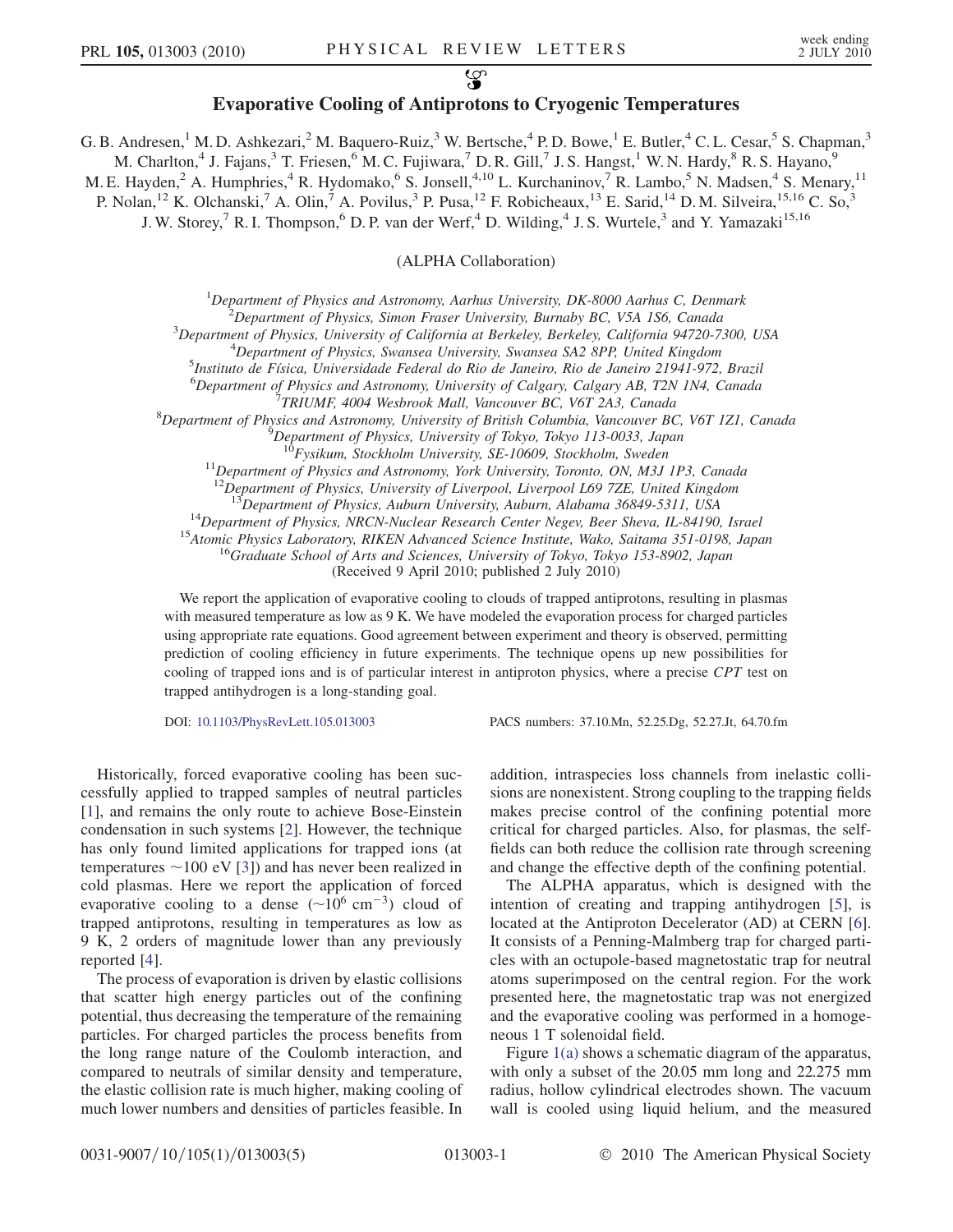

<span id="page-1-0"></span>FIG. 1 (color). (a) Simplified schematic of the Penning-Malmberg trap used to confine the antiprotons and of the two diagnostic devices used. The direction of the magnetic field is indicated by the arrow. (b) Potential wells used to confine the antiprotons during the evaporative cooling ramp. The antiprotons are indicated at the bottom of the potential well (red), and the different wells are labeled by their on-axis depth.

electrode temperature is about 7 K. The magnetic field, indicated by the arrow, is directed along the axis of cylindrical symmetry and confines the antiprotons radially: due to conservation of angular momentum, antiprotons do not readily escape in directions transverse to the magnetic field lines [[7](#page-4-6)]. Parallel to the magnetic field, antiprotons are confined by electric fields generated by the electrodes.

Also shown are the two diagnostic devices used in the evaporative cooling experiments. To the left, antiprotons can be released towards an aluminum foil, on which they annihilate. The annihilation products are detected by a set of plastic scintillators read out by photomultiplier tubes (PMT) with an efficiency of  $(25 \pm 10)\%$  per event. The background signal from cosmic rays is measured during each experimental cycle and is approximately 40 Hz. To the right, antiprotons can be released onto a combined microchannel plate and phosphor screen assembly, allowing measurements of the antiproton cloud's spatial density profile, integrated along the axis of cylindrical symmetry [\[8,](#page-4-7)[9](#page-4-8)].

Before each evaporative cooling experiment a cloud of 45 000 antiprotons with a radius of 0.6 mm and a density of  $7.5 \times 10^6$  cm<sup>-3</sup> is prepared. The antiprotons are produced<br>and slowed to 5.3 MeV in the AD, and as they enter our and slowed to 5.3 MeV in the AD, and as they enter our apparatus through the aluminum foil [see Fig.  $1(a)$ ] they are further slowed. Inside the apparatus we capture 70 000 of the antiprotons in a 3 T magnetic field between two high voltage electrodes (not shown) excited to 4 kV [[10\]](#page-4-9). Typically 65% of the captured antiprotons spatially overlap a 0.5 mm radius, preloaded, electron plasma with  $15 \times 10^6$ particles. The electrons are self-cooled by cyclotron radiation and in turn cool the antiprotons through collisions [[4\]](#page-4-3). Antiprotons which do not overlap the electron plasma remain energetic and are lost when the high voltage is lowered.

The combined antiproton and electron plasma is then compressed radially using an azimuthally segmented electrode (not shown) to apply a ''rotating-wall'' electric field, thus increasing the antiproton density [\[9](#page-4-8),[11](#page-4-10)[,12](#page-4-11)]. The magnetic field is then reduced to 1 T and the particles moved to a region where a set of low-noise amplifiers is used to drive the confining electrodes. Pulsed electric fields are employed to selectively remove the electrons, which, being the lighter species, escape more easily. The antiprotons remain in a potential well of depth 1500 mV [see Fig. [1\(b\)\]](#page-1-0). The quoted depth is the on-axis value due to the confining electrodes only. Space charge potentials are considered separately. This convention is used throughout the Letter.

The temperature of the antiprotons can be determined by a destructive measurement in which one side of the confining potential is lowered and the antiprotons released (in a few ms) onto the aluminum foil. Assuming that the

<span id="page-1-1"></span>

FIG. 2 (color). The number of antiprotons lost from the well as its depth is reduced is integrated over time and plotted against the well depth. The well depth is ramped from high to low; thus, time flows from right to left in the figure. The measured number is corrected for the 25% detection efficiency. The curves are labeled in decreasing order of the temperatures extracted from an exponential fit, shown as the solid lines. The temperatures (corrected as described in the text) are: A: 1040, B: 325, C: 57, D: 23, E: 19, and F: 9 K. As the antiprotons get colder, fewer can be used to determine their temperature, an effect described in Ref. [\[13\]](#page-4-12).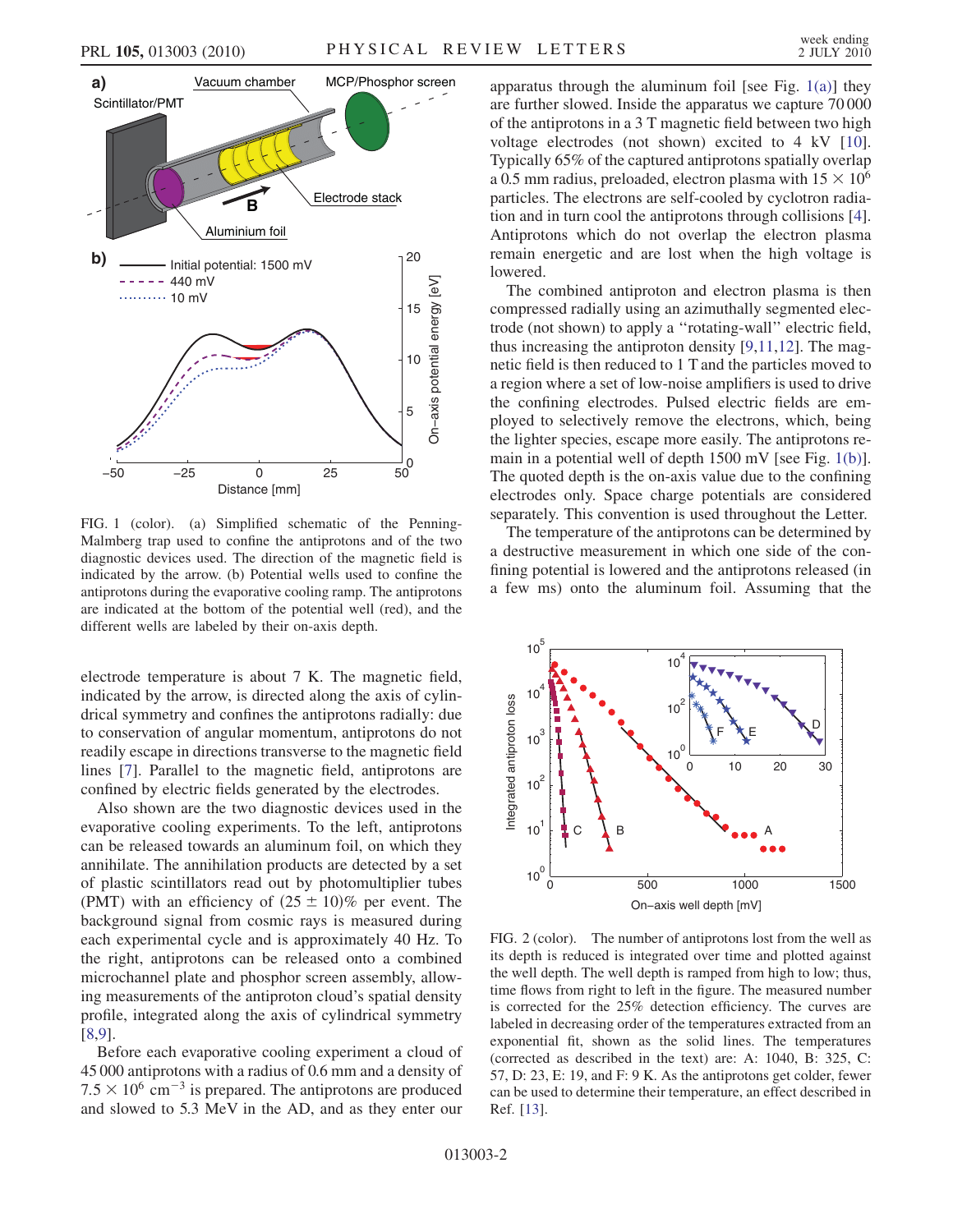particle cloud is in thermal equilibrium, the particles that are initially released originate from the exponential tail of a Boltzmann distribution [[13](#page-4-12)], so that a fit can be used to determine the temperature of the particles. Figure [2](#page-1-1) shows six examples of measured antiproton energy distributions.

The raw temperature fits in Fig. [2](#page-1-1) are corrected by a factor determined by particle-in-cell (PIC) simulations of the antiprotons being released from the confining potential. The simulations include the effect of the time dependent vacuum potentials and plasma self-fields, the possibility of evaporation, and energy exchange between the different translational degrees of freedom. The simulations suggest that the temperature determined from the fit is  $\sim 16\%$ higher than the true temperature. Note that the PIC-based correction has been applied to all temperatures reported in this Letter. The distribution labeled A in Fig. [2](#page-1-1) yields a corrected temperature of  $(1040 \pm 45)$  K before evaporative cooling; the others are examples of evaporatively cooled antiprotons achieved as described below.

To perform evaporative cooling, the depth of the initially 1500 mV deep confining well was reduced by linearly ramping the voltage applied to one of the electrodes to one of six different predetermined values [see examples on Fig. [1\(b\)](#page-1-0)]. Then the antiprotons were allowed to reequilibrate for 10 s before being ejected to measure their temperature and remaining number. The shallowest well investigated had a depth of  $(10 \pm 4)$  mV. Since only one side of the confining potential is lowered, the evaporating antiprotons are guided by the magnetic field onto the aluminum foil, where they annihilate. Monitoring the annihilation signal allows us to calculate the number of antiprotons remaining at any time by summing all antiproton losses and subtracting the measured cosmic background.

Figure [3\(a\)](#page-2-0) shows the temperature obtained during evaporative cooling as a function of the well depth. We observe an almost linear relationship, and in the case of the most shallow well, we estimate the temperature to be  $(9 \pm 1)$ 4<sup>Þ</sup> K. The fraction of antiprotons remaining at the various well depths is shown on Fig. [3\(b\),](#page-2-0) where it is found that  $(6 \pm 1)\%$  of the initial 45 000 antiprotons remain in the shallowest well.

We investigated various times (300, 100, 30, 10, and 1 s) for ramping down the confining potential from 1500 to 10 mV. The final temperature and fraction remaining were essentially independent of this time except for the 1 s case, for which only 0.1% of the particles survived.

A second set of measurements was carried out to determine the transverse antiproton density profile as a function of well depth. For these studies the antiprotons were released onto the combined microchannel plate and phosphor screen assembly [see Fig.  $1(a)$ ], and the measured lineintegrated density profile was used to solve the Poisson-Boltzmann equations to obtain the full three-dimensional density distribution and electric potential [\[14\]](#page-4-13).

<span id="page-2-1"></span>

<span id="page-2-0"></span>FIG. 3. (a) Temperature vs the on-axis well depth. The error is the combined statistical uncertainty from the temperature fit and an uncertainty associated with the applied potentials (one  $\sigma$ ). The model calculation described in the text is shown as a line. (b) The fraction of antiprotons remaining after evaporative cooling vs on-axis well depth. The uncertainty on each point is propagated from the counting error (one  $\sigma$ ). The initial number of antiprotons was approximately 45 000 for an onaxis well depth of  $(1484 \pm 14)$  mV.

A striking feature of the antiproton images was the radial expansion of the cloud with decreasing well depth, from an initial radius  $r_0$  of 0.6 mm to approximately 3 mm for the shallowest well. If one assumes that all evaporating antiprotons are lost from the radial center of the cloud, where the confining electric field is weakest, no angular momentum is carried away in the loss process. Conservation of total canonical angular momentum [[7](#page-4-6)] would then predict that the radial expansion of the density profile will follow the expression  $\overline{N_0}/N = \langle r^2 \rangle / \langle r_0^2 \rangle$  when angular momen-<br>tum is redistributed among fewer particles. Here  $N_c$  is the tum is redistributed among fewer particles. Here  $N_0$  is the initial number of antiprotons and  $N$  and  $r$  are, respectively, the number and radius after evaporative cooling. We find that this simple model describes the data reasonably well.

To predict the effect of evaporative cooling in our trap we modeled the process by solving the rate equations describing the time evolution of the temperature  $T$ , and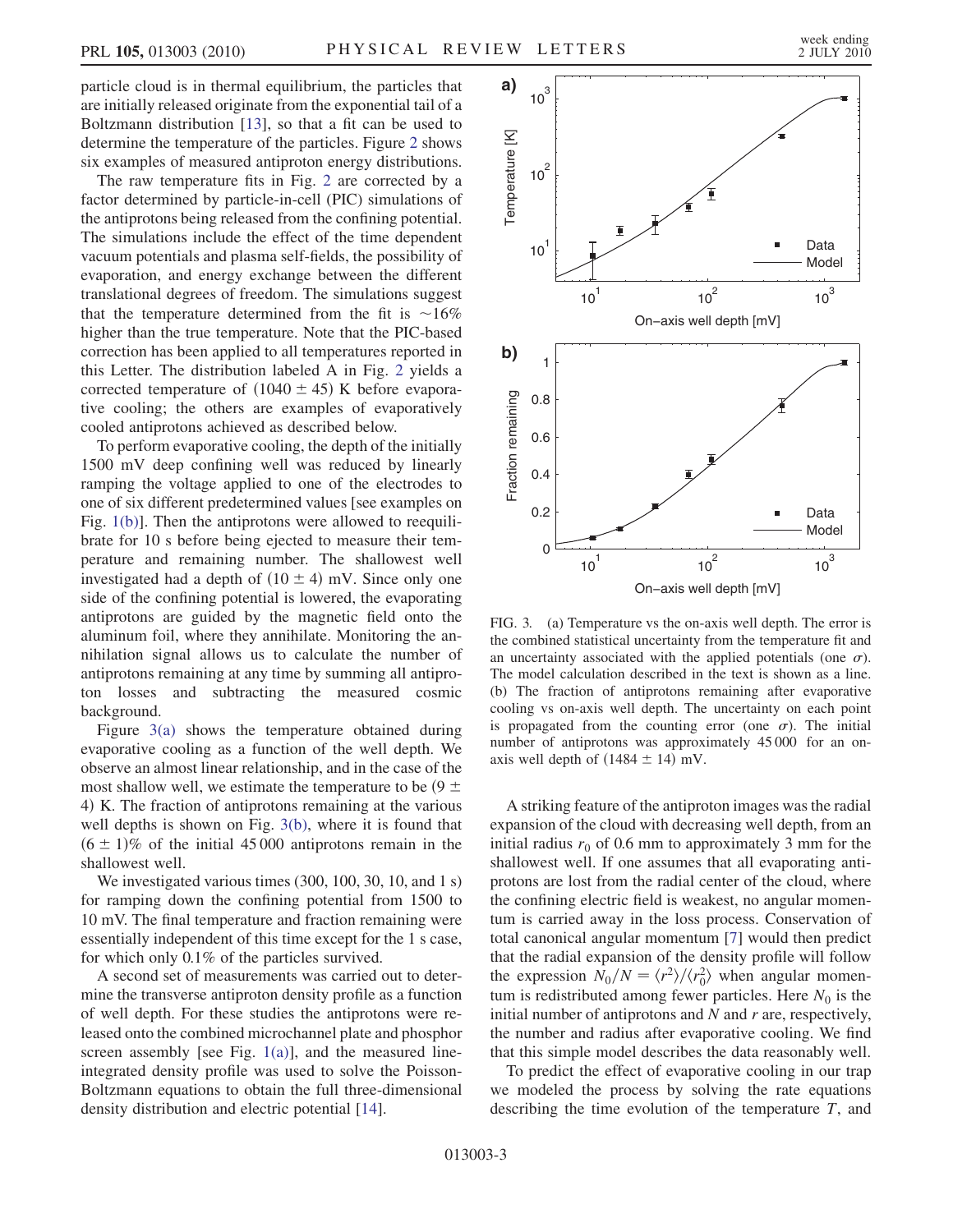the number of particles trapped  $N$  [\[15\]](#page-4-14):

$$
\frac{dN}{dt} = -\frac{N}{\tau_{\text{ev}}} - \gamma N,\tag{1}
$$

$$
\frac{dT}{dt} = -\alpha \frac{T}{\tau_{\text{ev}}} + P,\tag{2}
$$

<span id="page-3-1"></span>where  $\tau_{\text{ev}}$  is the evaporation time scale, and  $\alpha$  the excess energy removed per evaporating particle. A loss term  $\gamma$  $(1 \times 10^{-4} \text{ s}^{-1}$  per antiproton) was added to allow for the measured rate of antiproton annihilation on the residual gas measured rate of antiproton annihilation on the residual gas in the trap, and a heating term  $P$  was also included to prevent the predicted temperatures from falling below the measured limits. The value of P is determined by calculating Joule heating from the release of potential energy during the observed radial expansion. Assuming that the expansion is only due to particle loss and the conservation of angular momentum, as described above, we find P to be of order  $\left(-\frac{dN}{dt}\right) \times 5$  mK.<br>Following the notation in

Following the notation in Ref. [[15](#page-4-14)] we calculate  $\alpha$  as:

$$
\alpha = \frac{\eta + \kappa}{\delta + 3/2} - 1,\tag{3}
$$

where  $\eta$  is the potential barrier height,  $\kappa$  the excess kinetic energy of an evaporating particle and,  $\delta + 3/2$  the average potential and kinetic energy of the confined particles. The variables  $\eta$ ,  $\kappa$  and  $\delta$  are the respective energies divided by  $k_BT$ , where  $k_B$  is Boltzmann's constant. Ignoring the plasma self-potential we let  $\delta = 1/2$  and, following [\[15\]](#page-4-14) set  $\kappa = 1$ .

Using the principle of detailed balance,  $\tau_{\text{ev}}$  can be ated to the relaxation time  $\tau_{\text{ev}}$  for antiproton-antiproton related to the relaxation time  $\tau_{\text{col}}$  for antiproton-antiproton collisions with collisions with

$$
\frac{\tau_{\text{ev}}}{\tau_{\text{col}}} = \frac{\sqrt{2}}{3} \eta e^{\eta},\tag{4}
$$

being the appropriate expression for one dimensional evaporation [[16](#page-4-15)]. Note that this expression is an approximation only valid for  $\eta > 4$  [[16](#page-4-15)] and, that the ratio is a factor of  $\eta$  higher than the corresponding expression for neutrals [[15](#page-4-14)]. For  $\tau_{\text{col}}$  we use the expression calculated in  $R_{\text{ref}}$  [17] Ref. [\[17\]](#page-4-16).

From the antiproton density profiles, we estimate the central self-potential to be about 1.5  $\mu$ V per antiproton. In the initial 1500 mV well, this can be ignored, but with, e.g., 20 000 antiprotons left in a 108 mV well a total selfpotential of 30 mV changes our estimate of  $\eta$  from about 19 to 14 by reducing the energy required to evaporate from the well. The corresponding reduction in  $\tau_{ev}$  is 2 orders of magnitude. Thus, the effect was included in the model magnitude. Thus, the effect was included in the model, decreasing the predicted value of N by almost an order of magnitude in some cases.

Figure [4](#page-3-0) shows a comparison between the measured and the predicted evaporation time scales, calculated as  $\tau_{ev}$  =  $\frac{ev}{v} =$  $-(\overline{d} \log N/dt + \gamma)^{-1}$ , for five different ramp times to the

<span id="page-3-0"></span>

FIG. 4 (color). The evaporation time scale vs applied on-axis well depth for five experiments with different ramp times. The on-axis well depth at the end of the ramp is  $(10 \pm 4)$  mV in all cases.  $\gamma^{-1}$  is indicated by the dot-dashed line, model calculations are shown as lines and, dashed lines indicate  $\eta$  < 4 in the model calculation.

most shallow well. The good agreement between the measurement and the model calculations shows that we can predict  $\tau_{ev}$  over a wide range of well depth and ramp times,<br>giving good estimates of N in Eq. (1). The magnitude of giving good estimates of  $N$  in Eq. ([1\)](#page-3-1). The magnitude of  $\gamma^{-1}$  is indicated on the figure, showing that antiproton loss to annihilations on residual gas is a small effect.

In the calculations, shown as lines on Fig. [3](#page-2-1), we have modeled the temperature and remaining number as a function of the well depth. Of most interest is panel (a), where reasonable agreement between the measured and the predicted temperatures validates the choice of  $\alpha$  and P. With the measurements available we cannot exclude, but only limit, other contributions to  $P$  to be of similar magnitude as that from expansion-driven Joule heating. One such contribution could be electronic noise from the electrode driving circuits coupling to the antiprotons. The model also explains the excessive particle loss observed in the 1 s ramp. Here  $\tau_{ev}$  becomes too short for rethermalization and  $\eta$  is forced below one.

Evaporative cooling is a strong candidate to replace electron cooling of antiprotons as the final cooling step when preparing pure, low temperature samples of antiprotons for production of cold antihydrogen. In principle, the technique can be used to obtain temperatures lower than the temperature of the surrounding apparatus, and perhaps even sub-Kelvin plasmas, foreseen to be a prerequisite for proposed measurements of gravitational forces on antimatter [[18](#page-4-17)], can be achieved.

While antiprotons can be collisionally cooled in a cryogenic electron plasma, the electrons must be removed before the antiprotons are mixed with a positron plasma to form antihydrogen. Electrons can deplete the positron plasma through positronium formation, destroy antihydrogen atoms through charge exchange, or partially neutralize